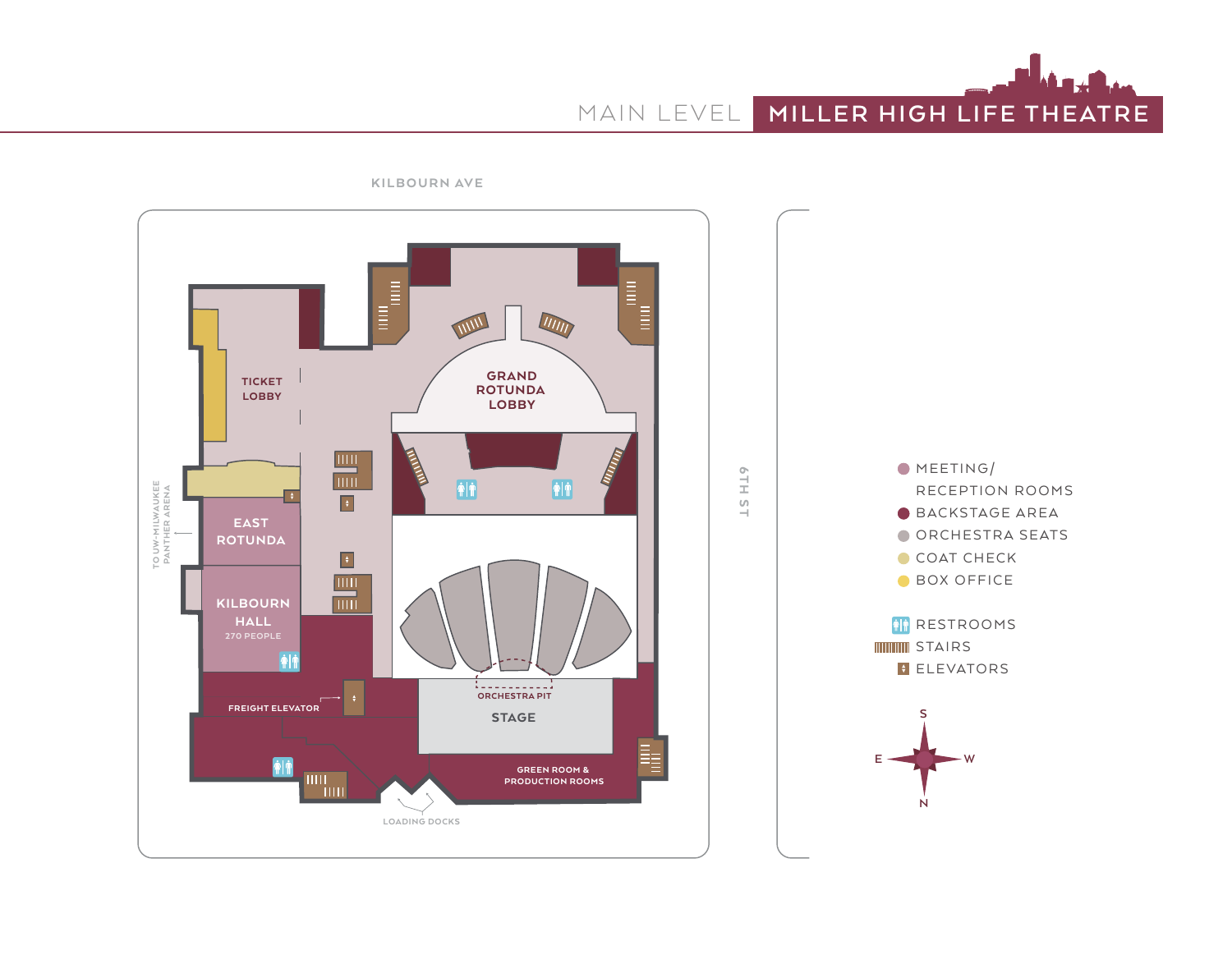



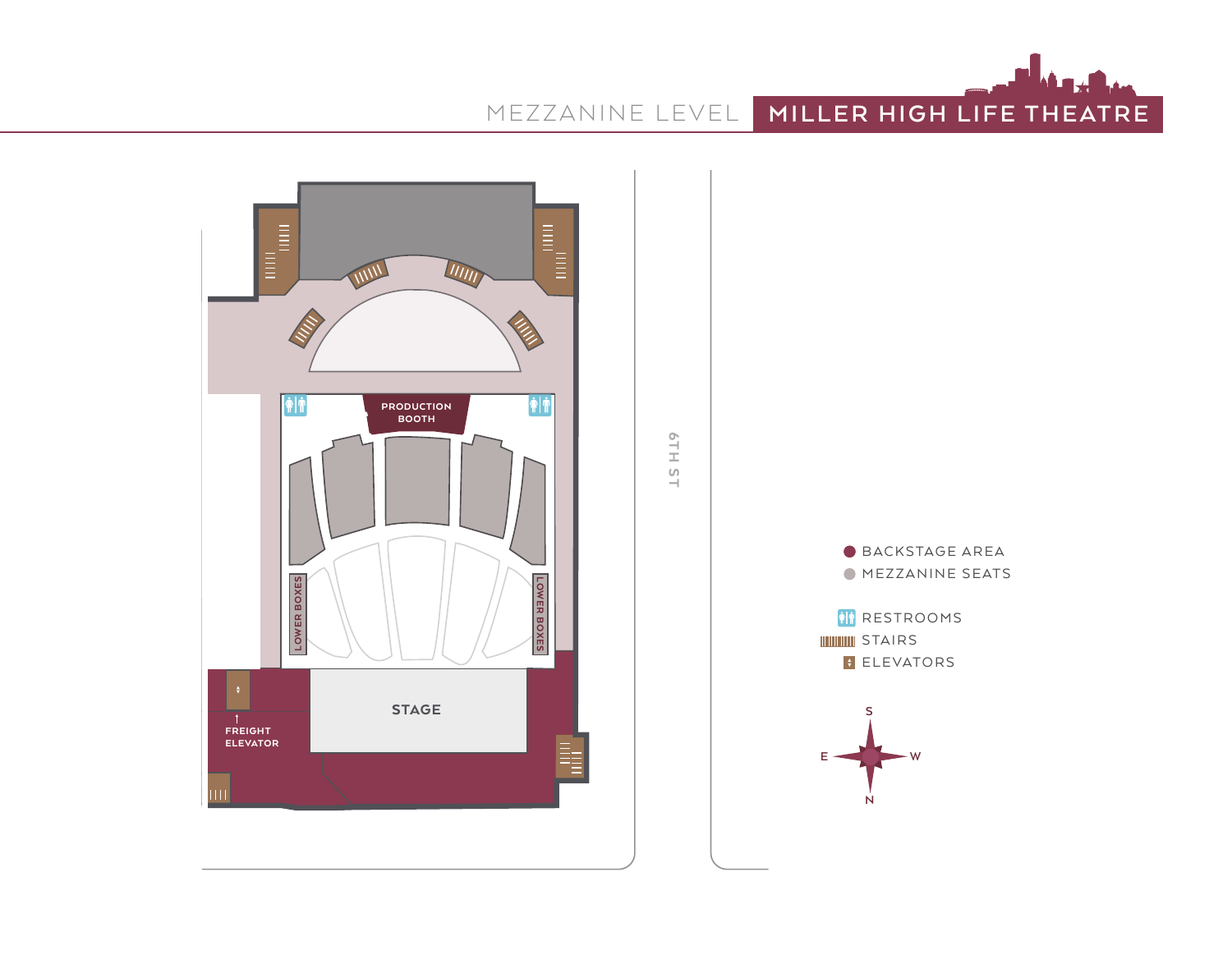BALCONY LEVEL **MILLER HIGH LIFE THEATRE**



KILBOURN AVE